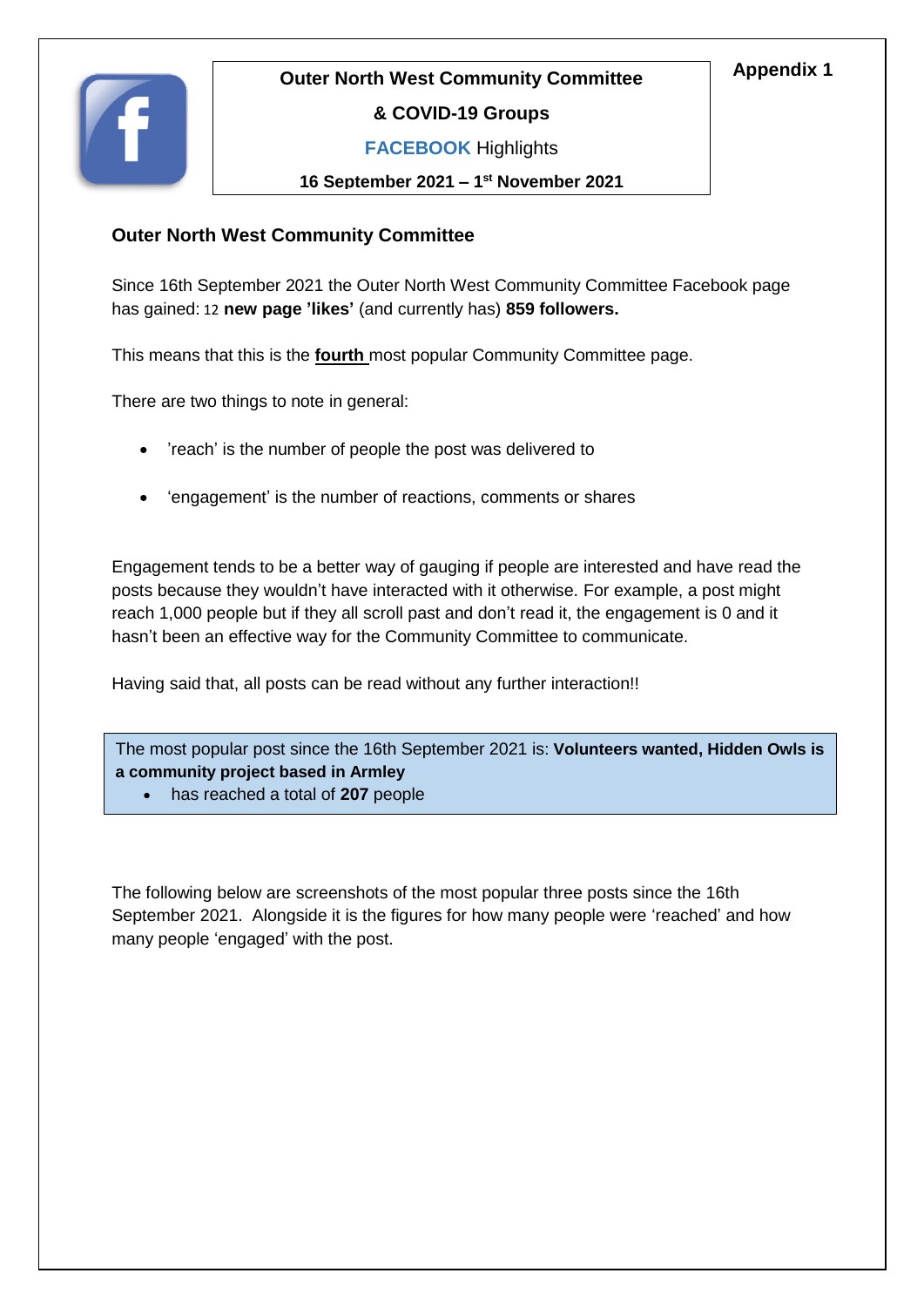### **1st Place – Volunteers wanted**

.

# **Hidden Owls is a community project based in Armley.**

|                                                                                                                                                                                                                                 | Performance for your post              |                                                          |                           |
|---------------------------------------------------------------------------------------------------------------------------------------------------------------------------------------------------------------------------------|----------------------------------------|----------------------------------------------------------|---------------------------|
| eds City Council Outer North West Community<br><br>Committee                                                                                                                                                                    | 207 People Reached                     |                                                          |                           |
| 13 October · C<br>"Volunteers wanted                                                                                                                                                                                            | 4 Likes, Comments & Shares             |                                                          |                           |
| Hidden Owls is a community project based in Armley. It is a retail outlet<br>selling new and pre-loved quality clothing and other items with proceeds<br>going directly to The Howarth Foundation, a registered charity which   | 3<br>I ikes                            | 0<br>On Post                                             | 3<br>On Shares            |
| supports those who have led a chaotic lifestyle through homelessness.<br>addiction, at risk of becoming homeless, fleeing domestic violence, sofa<br>surfing, in unsuitable or unsafe accommodation or simply without a roof to | $\circ$<br>Comments                    | $\circ$<br>On Post                                       | $\mathbf 0$<br>On Shares  |
| call their own.<br>By providing volunteering opportunities and acting as a confidence builder<br>and support team the shop acts as a halfway house for clients wishing to                                                       | $\mathbf{1}$<br>Shares                 | $\mathbf{1}$<br>On Post                                  | $\mathbf{0}$<br>On Shares |
| return to full time employment but just not yet ready to take the 'next step.'                                                                                                                                                  | $6$ Post Clicks                        |                                                          |                           |
| We are looking for volunteers to work within the shop providing retail<br>support and assistance to our client volunteers. On-site training will be<br>provided.                                                                | $\Omega$<br>Photo views                | $\circ$<br>Link clicks @                                 | 6<br>Other Clicks @       |
| The role will entail:                                                                                                                                                                                                           | <b>NEGATIVE FEEDBACK</b>               |                                                          |                           |
| • Serving customers<br>• Receiving and sorting stock<br>• Pricing stock                                                                                                                                                         | <b>0</b> Hide post<br>O Report as spam | O Hide all posts<br><b>0</b> Unlike Page                 |                           |
| • General upkeep and presentation of the shop                                                                                                                                                                                   |                                        | Reported stats may be delayed from what appears on posts |                           |
| Email: andy@howarthfoundation.org.uk<br>Phone: 01274 864999<br>Get more likes, comments and shares                                                                                                                              |                                        |                                                          |                           |
| When you boost this post, you'll show it to more people.                                                                                                                                                                        |                                        |                                                          |                           |
| 207<br>10<br><b>Boost post</b><br>People reached<br>Engagements                                                                                                                                                                 |                                        |                                                          |                           |
| 1 share                                                                                                                                                                                                                         |                                        |                                                          |                           |
| n <sup>1</sup> Like<br>$\triangle$ Share<br>$\Box$ Comment<br>$\bullet$ $\bullet$                                                                                                                                               |                                        |                                                          |                           |



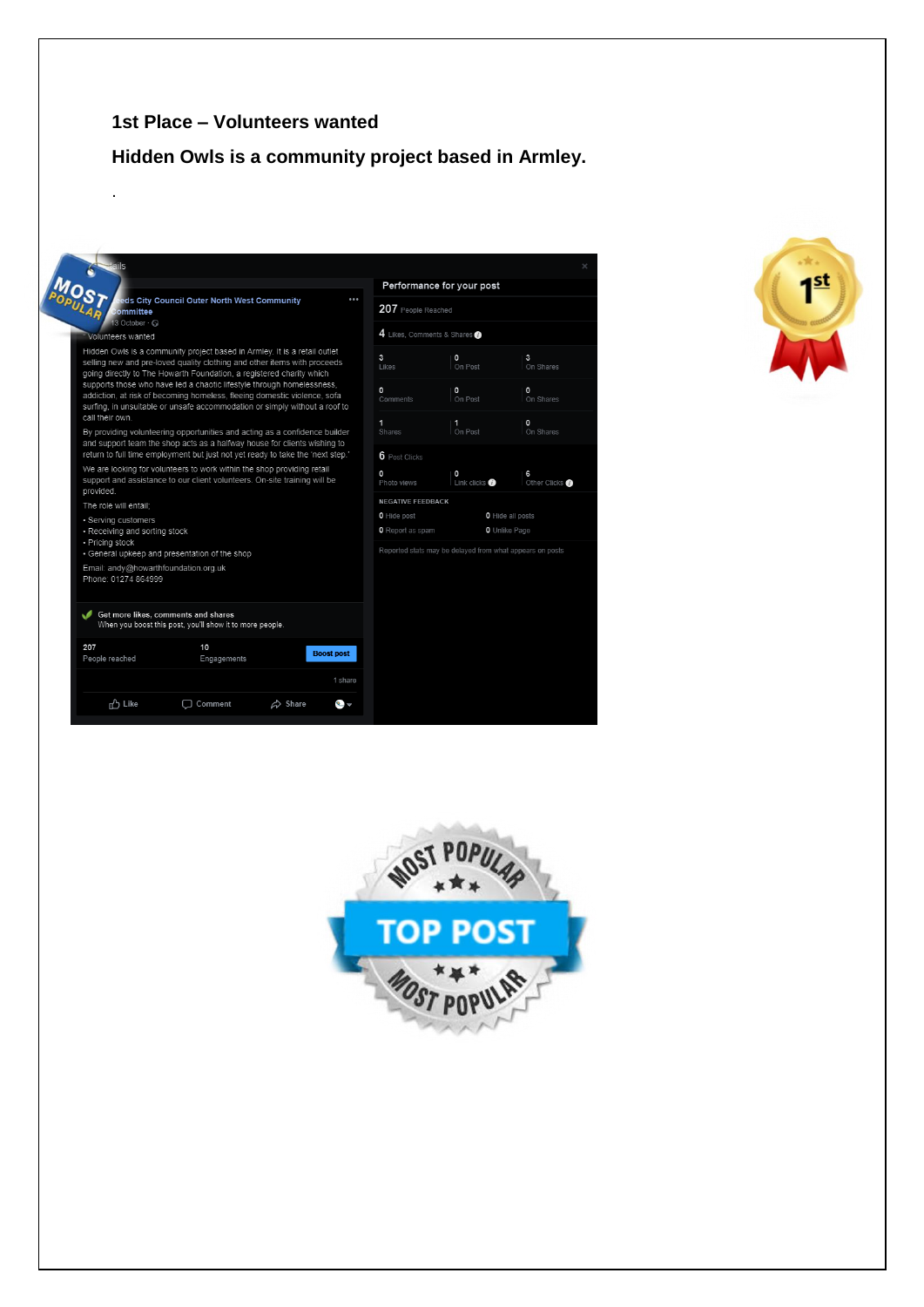#### 2<sup>nd</sup> Place - Information on planned Mobile Testing units

l,





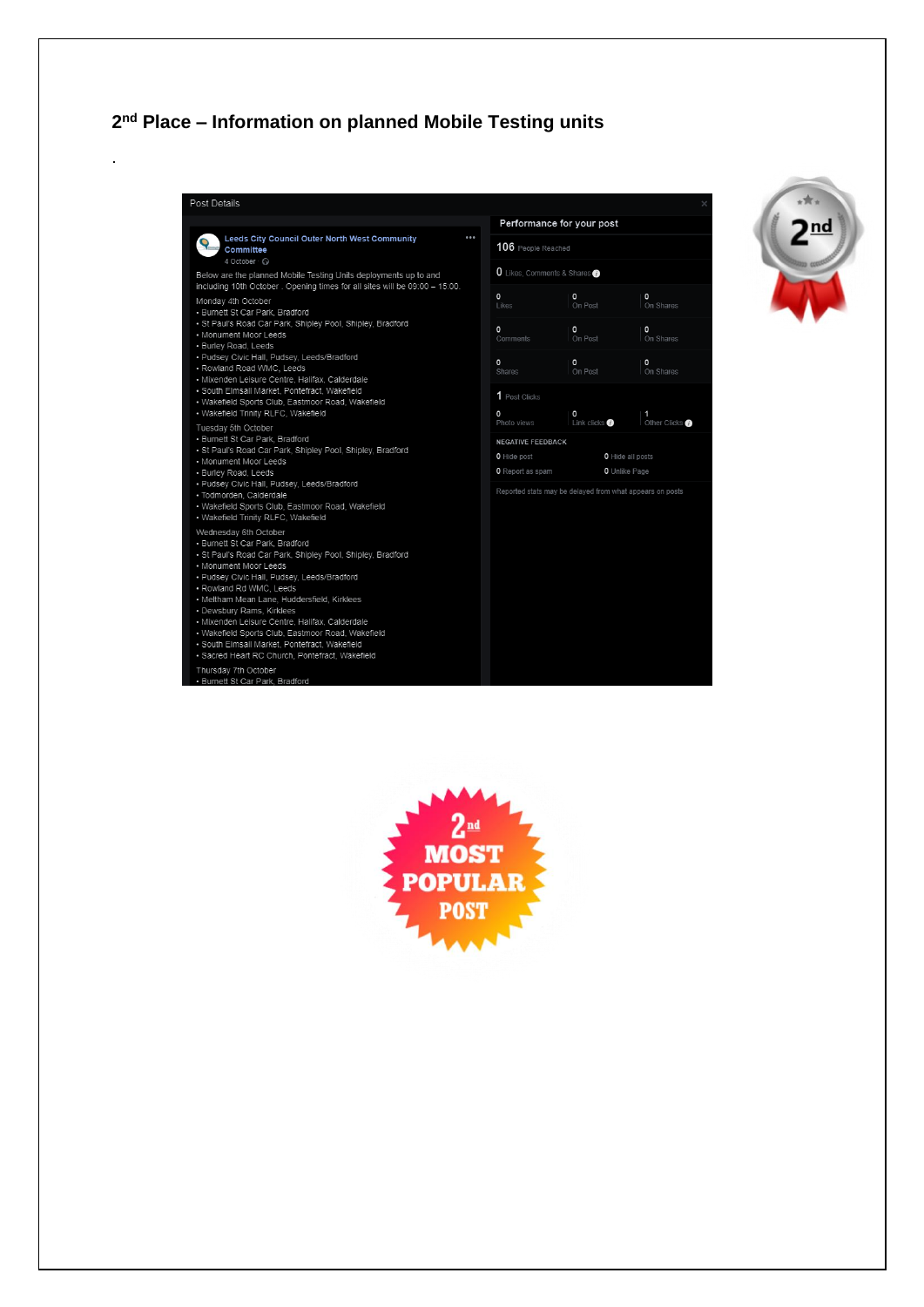#### 3rd Place - Guiseley and Rawdon Forum

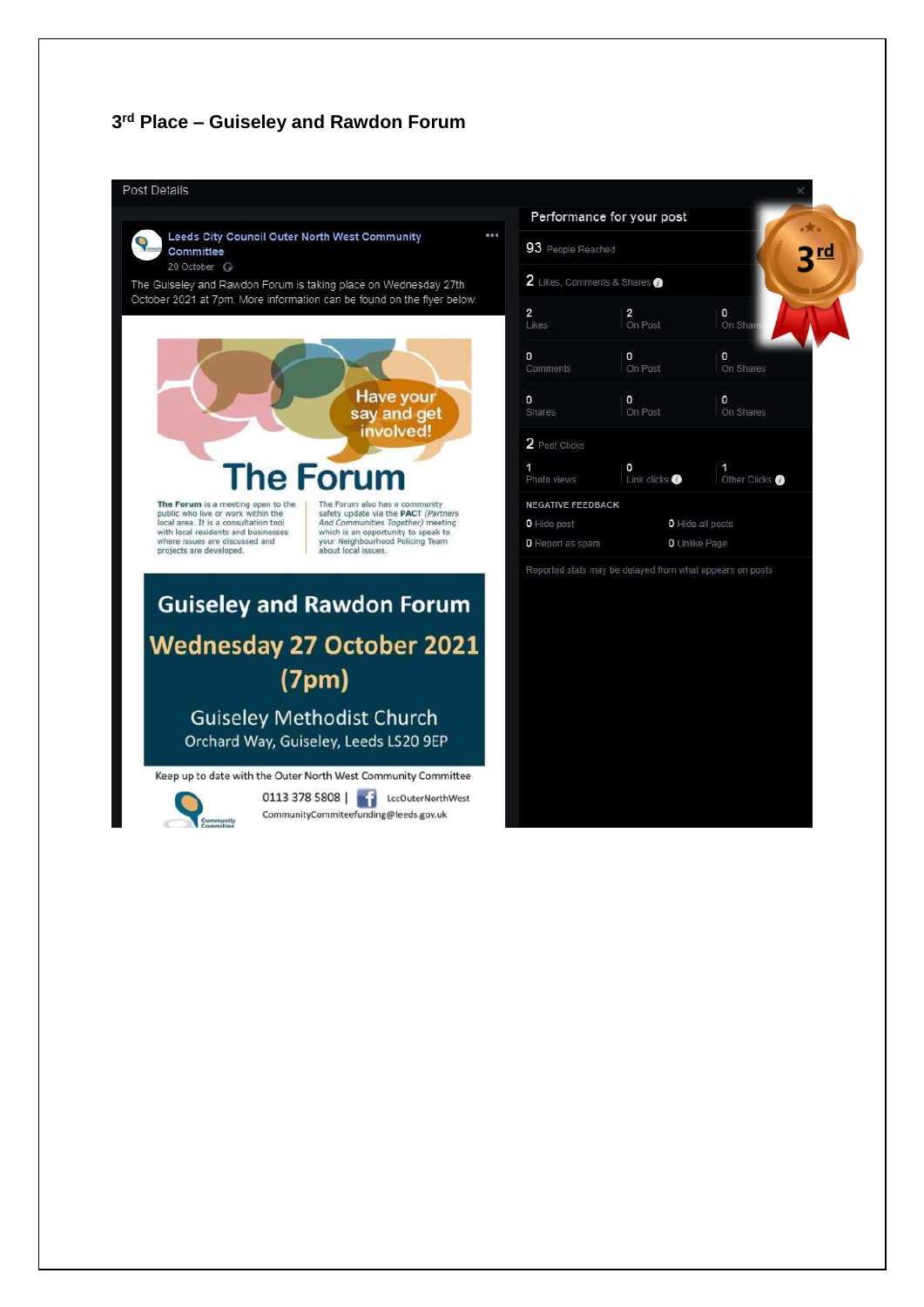